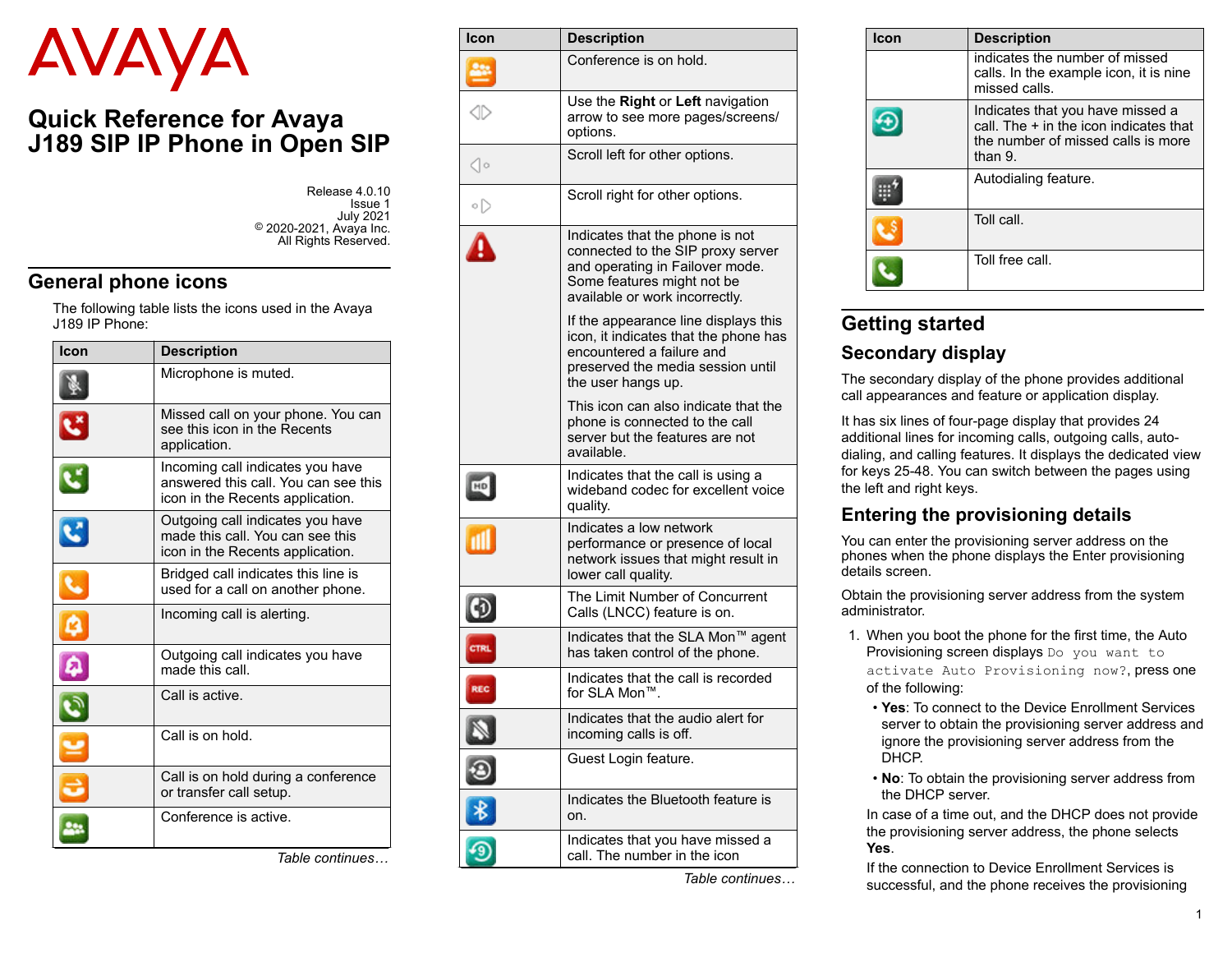server address, the phone continues to boot and not prompt you for the provisioning server address.

If the connection to Device Enrollment Services is successful, and the phone does not receive the provisioning server address from Device Enrollment Services, the phone prompts you for a Numeric Enrollment code. Contact your administrator for a numeric enrollment code. When you enter the valid numeric enrollment code, the phone continues to boot and not prompt you for the provisioning server address.

If you do not have a numeric enrollment code, press **Cancel**. The phone continues to boot using the DHCP.

The phone displays the Starting message. If the phone does not receive the provisioning server address from the Device Enrollment Services or the DHCP server, the phone displays the Enter provisioning details screen.

- 2. On Enter provisioning details screen, press one of the following:
	- **Config**: To enter the provisioning server address.
	- **Never**: To never prompt for the provisioning server address.
	- **Cancel**: To cancel the prompt and display the Login screen.
- 3. After you have pressed **Config**, enter the provisioning server address in the **Address** field.

The address is an alphanumeric URL. For example, http://myfileserver.com/j100/.

#### **D** Tip:

To enter the dot symbol (.) in the field, press the alphanumeric soft key to toggle to the ABC mode. To enter the forward slash symbol (/) in the field, press the / soft key.

4. **(Optional)** Enter the **Group** number.

Obtain the Group number from your system administrator. The value ranges from 0 to 999. If you do not enter a value, the phone uses the default value  $of  $0$$ 

5. Press **Save**.

The phone continues the boot process and connects to the provisioning server.

# **Logging in to your phone**

Your extension and password are provided by your administrator.

- 1. On the Login screen in the **Username** field, type your extension.
- 2. Press **Enter**.
- 3. In the **Password** field, type your password.
- 4. Press **Enter**.

#### **Related links**

Logging out of your phone on page 2

# **Logging out of your phone**

Use this procedure to log out of your extension.

- 1. Press the **Main menu**.
- 2. Scroll to **Applications** and press **Select**.
- 3. Scroll to **Log out**, and press **Select**.
- 4. In the confirmation window, press **Log out**. **Related links**

Logging in to your phone on page 2

# **Logging in to your phone**

Your extension and password are provided by your administrator.

- 1. On the Login screen in the **Username** field, type your extension.
- 2. Press **Enter**.
- 3. In the **Password** field, type your password.

# 4. Press **Enter**.

#### **Related links**

Logging out of your phone on page 2

# **Locking your phone**

You can lock your phone to prevent unauthorized use of the phone when you are away. Locking your phone does not log you out, you can still receive all calls and make calls to emergency numbers.

To lock the phone, press **Main menu**, and select **Applications** > **Lock**.

# **Operations**

#### **Making a call by using the manual dial mode**

In a manual dial mode, you can edit the dialed input and initiate a call using the current dialed string. When you

initiate a call, there is no dial tone, and no time out for completing the dialed string.

- Do one of the following:
- Lift the handset.
- Press **Speaker**.
- Press **Headset**.
- Dial the number, and press the **Call** soft key or **OK** button.
- Or
- Just dial the number, and press the **Call** soft key or **OK** button.

If your system administrator has enabled the digit mapping feature the phone can automatically correct wrongly dialed numbers or prevent you from dialing certain numbers.

# **Making a call by using speed dial**

Ensure you have speed dial numbers assigned to your contacts.

Press and hold the dial pad key assigned to the number you want to call.

# **Making an emergency call**

Ensure that the **Emerg** soft key is assigned by your administrator.

Do one of the following:

- On the Phone screen, press the **Emerg** soft key, and again press **Emerg** when the phone prompts you for confirmation.
- Dial the emergency number by using the dial pad.

# **Declining a call**

You can decline an incoming call when you do not want to answer a call. The incoming call is declined depending on the Call decline policy set by your administrator. Contact your administrator to enable this feature for your extension and also to know about the Call decline policy.

This feature is available on BroadSoft, and Asterisk environments. You can also decline a call for the following active features:

- Shared call appearance
- BroadWorks Anywhere
- BroadWorks Mobility

Ensure that the administrator activates the feature. Contact your administrator for details.

On the incoming call screen, press **Decline** soft key.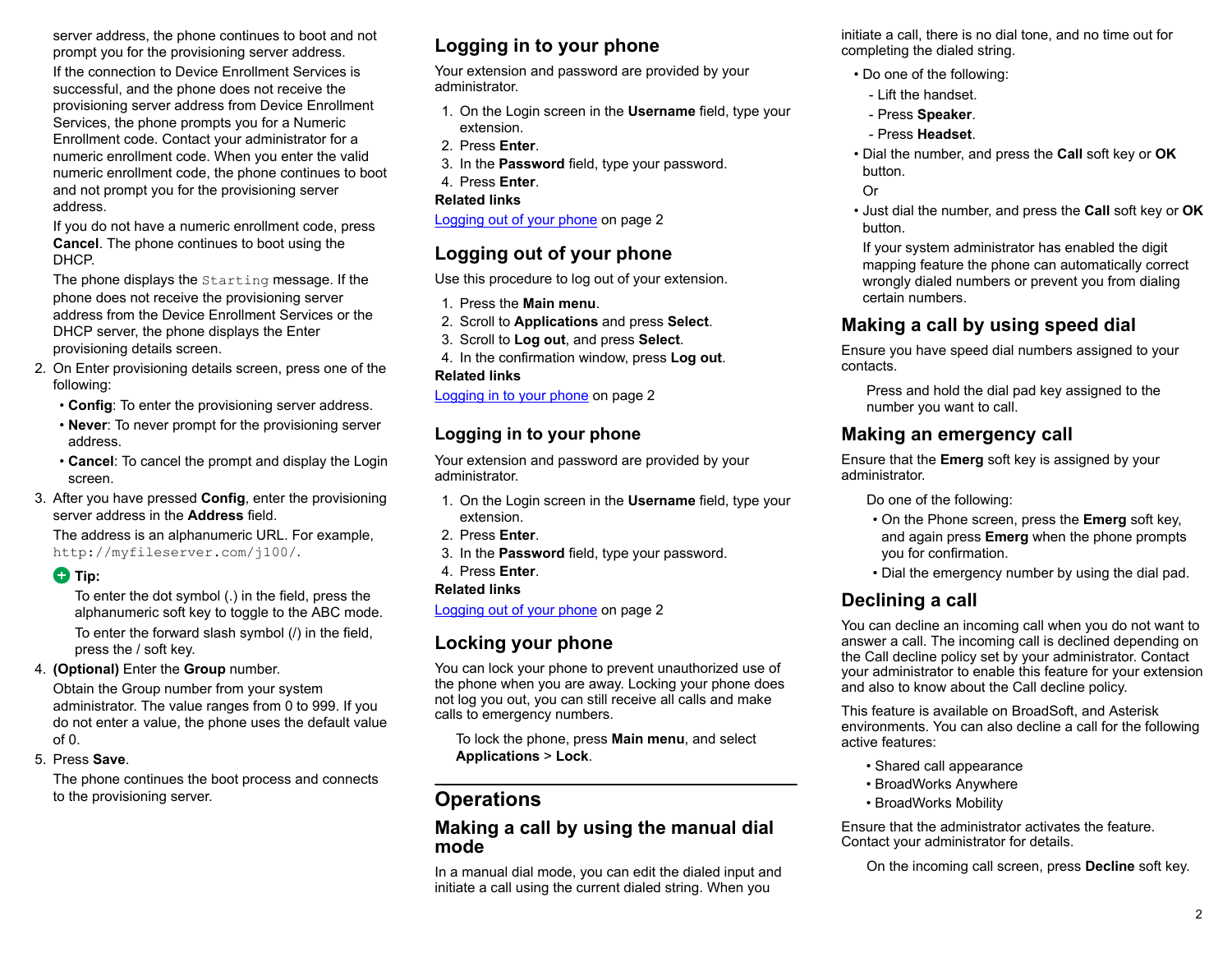The call is declined. Depending on your Call decline policy, the caller receives one of the following alert:

- An audio message alert
- A busy tone alert

## **Setting LDAP Directory as the contact search source**

You can select an LDAP directory as your contact search source to enable searching from the **Contacts** application. This selection disables other available search sources for the **Contacts** application.

Ensure that the administrator activates the feature. Contact your administrator for details.

- 1. Press **Contacts**.
- 2. **(Optional)** To navigate through **Main menu**, do the following:
	- a. Scroll to **Applications** and press **Select**.
	- b. Scroll to **Contacts** and press **Select**.
- 3. To select LDAP Directory as a source for contact search, press **Search** > **More** > **Sources**.
- 4. Scroll to **LDAP contacts**, and press **Toggle**. LDAP Directory is now your contact search source. Other sources are disabled. The phone displays the following message: LDAP selected — other search sources disabled.
- 5. Press **Save**.

# **Searching LDAP contacts**

You can search the LDAP directory using the Contacts application on your phone, and specify the LDAP directory as a search source. Alternatively, the user can open the LDAP directory application and refine the search of the LDAP directory directly.

Set LDAP directory as the contacts search source.

- 1. Press **Contacts**.
- 2. **(Optional)** To navigate through **Main Menu** list, do one of the following:
	- Scroll to **Applications**, and press **Select**.
	- Scroll to **Contacts**, and press **Select**.
- 3. If you are searching from a LDAP Directory, scroll to **LDAP Directory**, and press **Select**.

The phone displays the list of up to 1000 LDAP contacts. You can use **Up** and **Down** line keys to scroll through the list. If the phone cannot retrieve the contacts from a LDAP server, the phone displays the following message:

4. Press **Search**.

5. Scroll to the **Search type** option and toggle between **Starts with** and **Contains**.

When you select **Starts with**, the phone returns only the matches that have your query at the start. When you select **Contains**, the phone returns all matches that contain your query.

6. Use the dial pad to enter multiple keywords, separated by a blank space or a comma, into the **Search** field, and press **Search**.

The phone displays the list of matches. If no matches are found in the LDAP directory, the phone displays the following message: No match found.

If more than 20 matches are found in the LDAP directory, the phone displays the following message: We found too many matches. Select from the list or press Back to refine your search.

- 7. **(Optional)** Press **Details** to view contact information for a selected match.
- 8. **(Optional)** Press **+Contact** from the **Details** view to add an LDAP contact to the list of your local contacts.
- 9. **(Optional)** Press **Combine** from the **Details** view to select an existing local contact and merge it with the selected LDAP contact.

# **Advanced features**

# **Avaya Spaces Calendar integration**

Avaya Spaces is a cloud-based team collaboration and meeting application. You can use it for instant messaging, voice and video communication, track communications, and manage tasks. For more information about Avaya Spaces, see [Avaya Spaces/user manual.](https://content.avayacloud.com/Spaces/PDF/Avaya_Spaces_Manual.pdf)

With the Avaya Spaces Calendar integration feature, you can press the Call soft key on the calendar appointment of your phone and join a meeting hosted on Avaya Spaces. The phone dials into the meeting phone number and enters the Space ID and Space password automatically without any further user input.

The Avaya Spaces Calendar integration feature is optimized to work when meeting organizers use the Avaya Spaces Outlook plugin. For more information about the Outlook plugin, see the Microsoft Outlook Add-on section of the Avaya Spaces user guide.

## **Joining an Avaya Spaces meeting through a direct dial-in phone number**

You can use a direct dial-in phone number to connect to the Avaya Spaces audio-only meeting. If you choose to join the meeting through the direct number, enable the Prompt direct number feature. The phone displays the direct numbers from the meeting invitation. Choose the direct number of your country. If your country is not listed, you can select the direct phone number of the country that is most appropriate to your location. The phone dials in the number and enters the Space ID and optional password to join the meeting.

Ensure that your administrator enables the Avaya Spaces feature and the option to select a direct number.

Enable the Prompt direct number option.

- 1. Press the **Main menu**.
- 2. Scroll to **Applications** and press **Select**.
- 3. Scroll to **Calendar** and press **Select**.

The phone displays the appointments in the start-time order.

- 4. To scroll from one appointment to another, press one of the following:
	- The **Up Arrow** key.
	- The **Down Arrow** key.
- 5. Select an Avaya Spaces calendar event, and press **Call**.
- 6. In the Country > Select direct number screen, press one of the following:
	- **Select**: To call the direct number available for the selected country.

The phone dials in the number and enters the Space ID and optional password to join the meeting.

- **Country**: To select the direct number of a different country. The Direct numbers > Select Country screen displays a list of countries for selection.
- **Details**: To view the details of the selected direct number. The Direct number > Details screen displays the information.

## **Preventing duplicate audio streams on Avaya Spaces application**

For a smooth audio experience, prevent duplicate audio streams. You can establish an audio session to Avaya Spaces using Avaya J100 Series IP Phones and use the Avaya Spaces application on your computer to view the

No contacts in the group.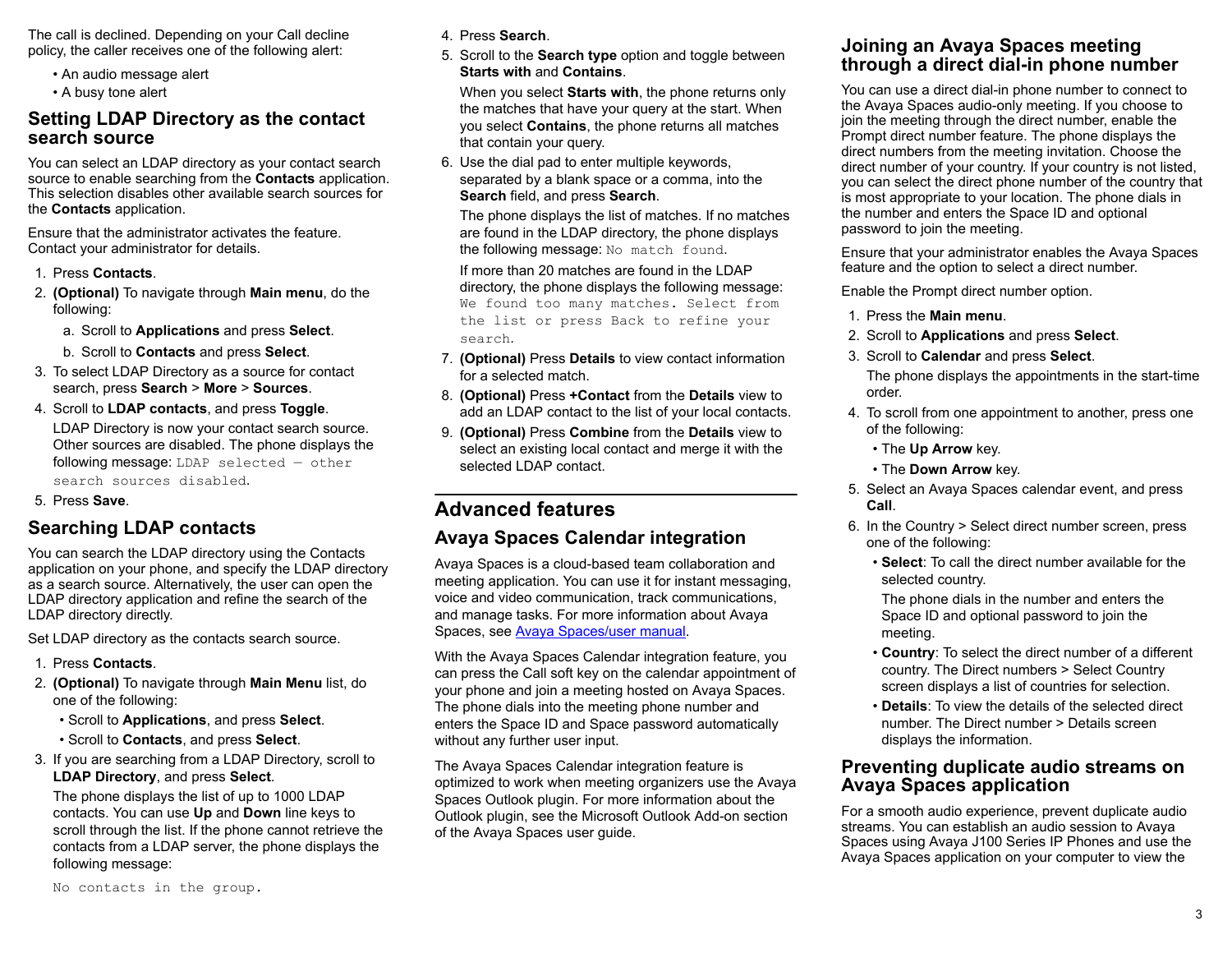presentation. To prevent duplicate audio session on your Avaya Spaces application, use this procedure.

- 1. Log on to Avaya Spaces application on your computer.
- 2. On application screen, click on the display name.
- 3. Select **User Preferences** option.
- 4. On the left panel, select **Meeting defaults**.
- 5. Toggle to enable **Show preview when joining**.
- 6. Join a meeting on spaces from your computer.
- 7. On the Preview screen, click **Other join options** > **Join By Phone**.
- 8. On the Join Presentation Mode, follow the screen **instructions**

You join the Avaya Spaces meeting as a view-only participant on your computer without using an audio and video session.

The audio session is established on your phone.

# **Busy Lamp Field**

With the Busy Lamp Field (BLF) feature, you can monitor the call status of other phones connected to the same network.

#### *Important:*

BLF lines are not call appearance lines and cannot be used to make calls.

In the Broadsoft environment, you can add a BLF user from the Phone screen.

In the Asterisk environment, the system administrator adds the new BLF user.

Depending on the configuration, you can use BLF lines to the following tasks:

- Monitor the activity status of the phone.
- Receive incoming calls for another user that is Directed Call Pickup.
- Speed Dial of a BLF user in an idle state.
- View outgoing call status.
- Barge-in on an active call.
- Unpark a call in the Broadsoft environment.

The administrator configures the action of the BLF line key. Depending on the configuration, when you press the BLF line key, the phone does one of the following:

First soft key is the key on the bottom left corner of the phone screen.

- Performs the first soft key action.
- Highlights the corresponding line.
- Does not take any action if the corresponding line is already highlighted.

However, in this case you can use the **Ok** button on the phone to perform the action of the first soft key.

# **Adding a Broadsoft BLF user**

In the Broadsoft environment, you can add a new BLF monitored user by the common customization process of adding a new line key on the Phone screen.

**Note:**

To add a BLF user in the Asterisk environment, contact your system administrator.

Ensure that your administrator enables the BLF feature for your extension.

1. On the Phone screen, navigate to an empty line, and press **Custom**.

Depending on the way your administrator configures your phone, the phone adds a new BLF user to the first available line or to the selected line.

- 2. Press **Add** > **More**.
- 3. Press **BLF**.
- 4. **(Optional)** If there are many user names, press **Search**.
- 5. **(Optional)** Enter the search criteria in one or both the search fields:
	- **First name**
	- **Last name**
- 6. Press **Search**.
- 7. Navigate to the name of the required user, and press **Select**.

# **BLF call operations**

#### **Making a call to a monitored user**

Ensure that the status of the monitored user is  $\bigcirc$  idle.

Press **Call** or the corresponding BLF line key.

The phone automatically blocks an available primary line and dials the extension of the monitored user.

#### **Picking up an incoming call**

Use this procedure to pick up an incoming call for the monitored user.

Ensure that the administrator has activated the direct call pick up operation on your phone.

Press **Pickup** or the corresponding BLF line key.

# **C<sub>3</sub>** Note:

If your monitored user holds a local conference call, you can receive multiple incoming calls for each held participant.

#### **Barging in on an active call**

Use this procedure to barge in on an active call if the



Ensure that the administrator has activated the direct call pick up with barge in operation on your phone.

Press **Barge in** or the corresponding BLF line key.

#### **Unparking a call**

Use this procedure to unpark a parked call for the monitored user.

A call parked by the monitored user is indicated with the

parked call icon and the blinking of the green LED of the corresponding line key.

Ensure that the administrator has activated the Call Retrieve feature.

Press **Unpark** or the corresponding BLF line key.

# **BroadWorks Anywhere**

With the BroadWorks Anywhere feature, you can make and receive calls using any phone from any location. You can use this feature to:

- Configure other phones to work in conjunction with your business phone.
- Make calls from phones using your BroadWorks business phone number as the Calling Line ID.
- Move calls across phones.
- Specify phones on which you can attend calls.

#### **Note:**

To activate the feature, contact your system administrator or go to the BroadSoft web interface yourself to activate the feature. See [https://](https://www.broadsoft.com/) [www.broadsoft.com/](https://www.broadsoft.com/) for more information.

#### **Enabling and disabling BroadWorks Anywhere**

1. Press  $\equiv$  **Main menu.**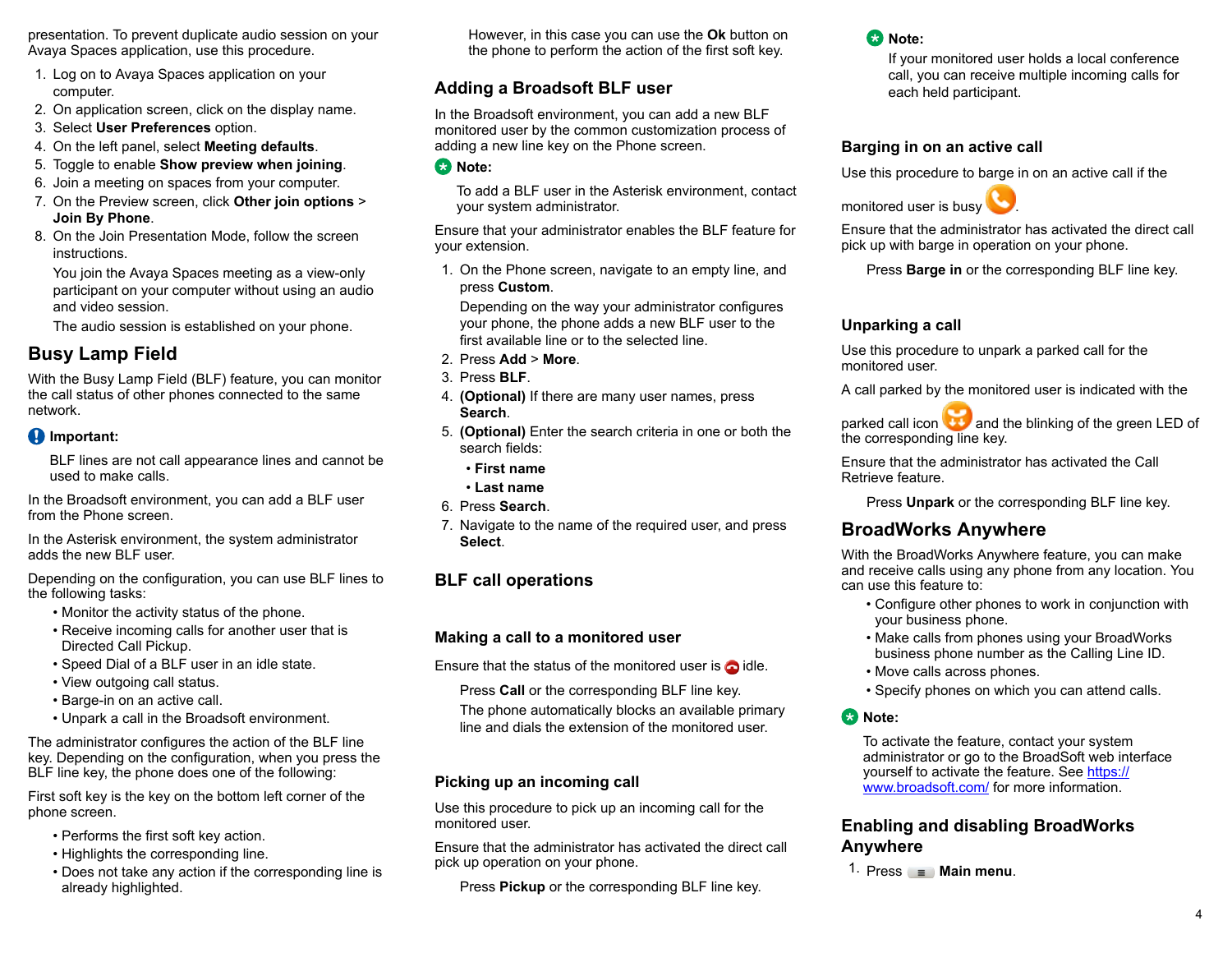- 2. Scroll to **Features**, and press **Select**.
- 3. Scroll to **BroadWorks Anywhere**, and press one of the following:
	- **Enable**: To enable the feature.

The green LED light turns on if one location is configured, else the user is redirected to the feature configuration to perform one of the following:

- Press **Add**: To add a location.
- Press **Delete**: To delete a location.
- Press **Edit**: To modify a location.
- Press **Toggle**: To enable or disable a location.

#### **E** Note:

The **BroadWorks Anywhere** feature is enabled only if a location is enabled.

• **Disable**: To disable the feature.

The red LED light turns on, indicating that the feature is available, but inactive.

4. **(Optional)** To enable or disable **BroadWorks Anywhere** feature, press the corresponding line key.

## **Configuring BroadWorks Anywhere locations**

A location is a phone number that you can use with your primary business number. Use this procedure to configure locations for the BroadWorks Anywhere feature.

- 1. Press the  $\equiv$  **Main menu.**
- 2. Scroll to **Settings**, and press **Select**.
- 3. Scroll to **Features**, and press **Select**.
- 4. Scroll to **BroadWorks Anywhere**.
- 5. Scroll to **Locations**, and press **Select**.
- 6. Press **Add**, and configure the following:
	- **Phone number**: The phone number that you want to use for BroadWorks Anywhere.
	- **Description**: A brief description about the phone number.
	- **Alternate phone number**: The alternate phone number that you want to use for BroadWorks Anywhere.
	- **BroadWorks call control**: The BroadWorks server controls the call. Press **Toggle** to enable the serverbased call control.
	- **Use diversion inhibitor**: To prevent call redirection for unanswered calls.
	- **Answer confirmation required**: A confirmation digit is required to prevent redirection of incoming call to non BroadWorks device.

#### 7. Press **Save**.

- The phone number is added as a location.
- 8. To cancel the changes and go back to the previous menu, press **Cancel**.

## **Changing location details**

Use this procedure to change saved location details.

- 1. Press the  $\equiv$  **Main menu.**
- 2. Scroll to **Settings**, and press **Select**.
- 3. Scroll to **Features**, and press **Select**.
- 4. Scroll to **BroadWorks Anywhere**, and press **Select**.
- 5. Scroll to **Locations**, and press **Select**.
- 6. Press **Edit**.

The Location Edit screen displays the configured locations.

- 7. Change the following:
	- **Description**: To change the description, press **Backspace** and then edit the description.
	- **BroadWorks call control**: Press **Toggle** to enable or disable the BroadWorks call control server.
	- **Use diversion inhibitor**: Press **Toggle** to enable or disable this field.
	- **Answer confirmation required**: Press **Toggle** to enable or disable this field.
- 8. Press **Save**.

# **BroadWorks Mobility**

With the BroadWorks Mobility feature, you can use your personal mobile device in conjunction with your desk IP phone. You can make calls from your personal mobile using a BroadWorks business number as the calling ID.

#### **Limitations**

The following are the limitations of the BroadWorks Mobility feature:

- Only an administrator can enable or disable the Mobility feature.
- Only an administrator can add the mobile numbers for the Mobility feature.
- **CB** Note:

To activate the feature, contact your system administrator or go to the BroadSoft web interface to activate the feature. See <https://www.broadsoft.com/> for more information.

## **Enabling and disabling BroadWorks Mobility alerting**

- 1. Press  $\equiv$  **Main menu**.
- 2. Scroll to **Features**, and press **Select**.
- 3. Scroll to **BroadWorks Mobility**, and press one of the following:
	- **Enable**: To enable the feature.

The green LED light turns on, indicating that some or all configured mobile alerting are enabled.

• **Disable**: To disable the feature.

The red LED light turns on, indicating that all configured mobile alerting are disabled.

## **Note:**

If the LED does not light, contact your administrator.

## **Configuring BroadWorks Mobility**

Use this procedure to configure the mobile device you want to use in conjunction with your office phone.

Ensure your administrator has enabled the BroadWorks Mobility feature for your extension.

- 1. Press  $\equiv$  **Main menu.**
- 2. Scroll to **Settings**, and press **Select**.
- 3. Scroll to **Features**, and press **Select**.
- 4. Scroll to **BroadWorks Mobility**, and press one of the following:
- 5. Scroll to **Mobile identity alerting**, and press **Select**.
- 6. Do the following:
	- Press **Toggle** for the required mobility numbers.
	- Press **Back** to go back to the previous menu.
- 7. Scroll to **Profile identity alerting**.
- 8. Configure the following fields:
	- **Device to ring**
	- **Include shared call appearance**
	- **Include BroadWorks Anywhere**
	- **Include executive assistant**
	- **Mobile identities alerted**

# **Flexible Seating**

If configured by the system administrator, you can log in from another agent's phone to your extension and have your primary phone settings there.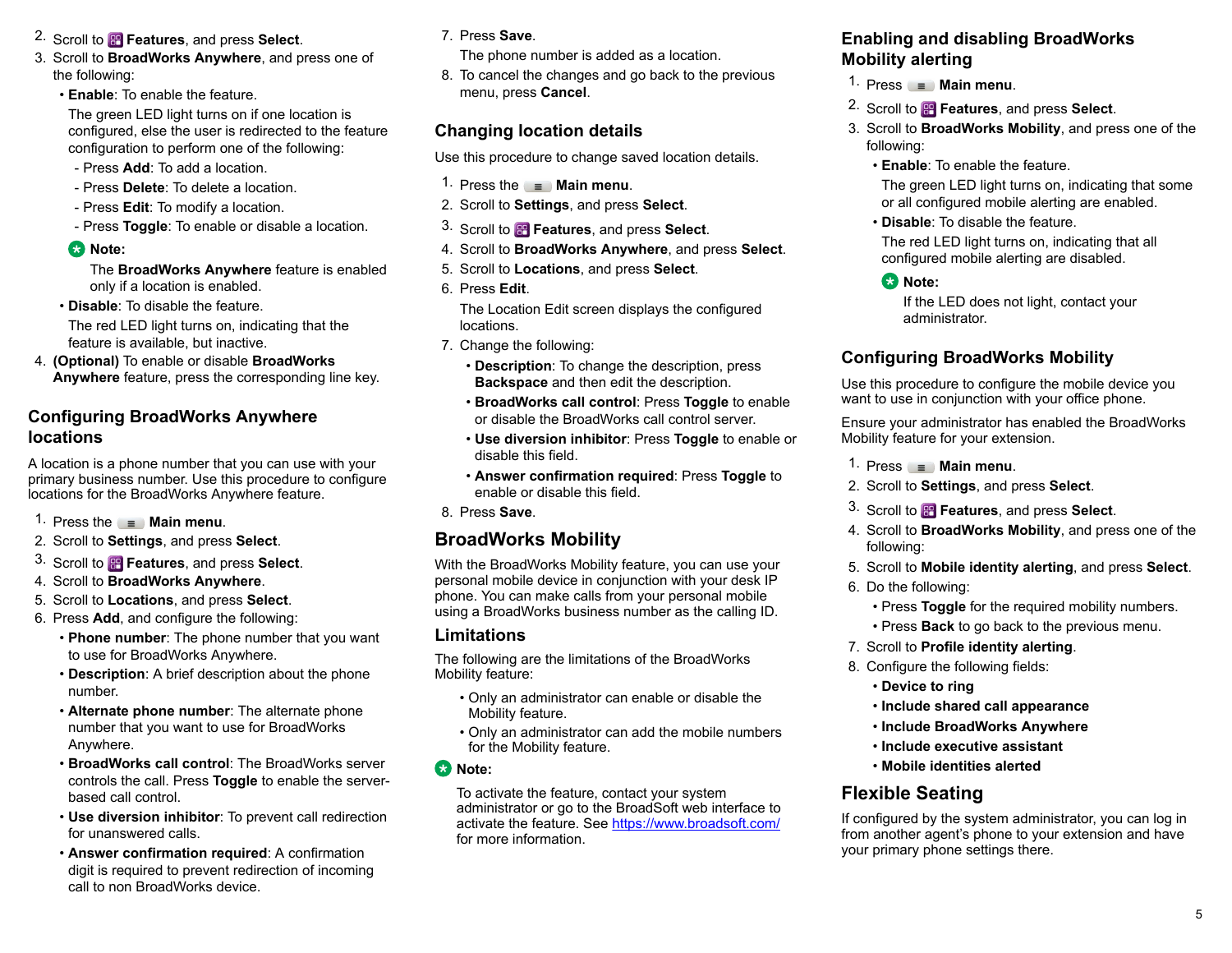The phone used for guest login is called a host phone. If the system administrator activated the Flexible Seating feature on the host phone, you can log in to your primary phone extension from its Features menu.

The top bar of the host phone displays the Host or the Guest icon depending on the guest status.

#### **Note:**

This feature is available in BroadSoft environment.

## **Logging in to your primary phone extension from the host phone**

Use this procedure to access your primary phone features from another phone. After logging in, the host phone is reconfigured with your primary phone settings.

If you want to use your primary phone again, you must log out of your primary phone extension on the host phone or turn off the host phone.

Ensure the following:

- The system administrator has auto-provisioned the host phone with the Flexible Seating Host account.
- The system administrator has activated Flexible Seating for the host phone.
- You have turned off your primary phone.
- 1. Press **Main menu**.
- 2. Scroll to **Applications**, and press **Select**.
- 3. Scroll to **Guest login**, and press **Select**.
- 4. On the Guest login screen, in the **Username** field, type your phone extension.
- 5. Press **Enter**.
- 6. In the **Password** field, type your password.
- 7. Press **Enter**.

The phone displays the Guest login is in progress notification. After logging in, you are directed to the Phone screen of your primary phone.

# **Logging out of your primary phone extension using a host phone**

You must log out of your primary phone extension on the host phone or turn off the host phone if you want to resume using your primary phone.

- 1. Press **Main menu**.
- 2. Scroll to **Applications**, and press **Select**.
- 3. Scroll to **Guest logout**, and press **Select**.

The phone displays the Guest logout in progress notification and rolls back to the host settings.

# **Shared call appearance**

With the Shared Call Appearance (SCA) feature, your primary extension can be private or shared. Up to ten additional shared extensions can be configured to appear on your phone. All extensions are shared with other phones connected to the same network.

Depending on the configuration of your phone, any of your shared extensions can be used to:

- Dial outgoing calls.
- Answer incoming calls.
- Perform all the usual operations on a local call, including hold, transfer, and conference.
- View the status of calls on other phones with the same shared line.
- Barge into a call on another phone with the same shared extension.
- Put local calls on private hold to block others from barging into the call.

Incoming calls to any shared extension alert all phones configured with this extension.

#### **B** Note:

SCA is available only in Avaya J139 IP Phone, Avaya J159 IP Phone, Avaya J169/J179 IP Phone, and Avaya J189 IP Phone.

To activate the feature, contact your system administrator or go to the BroadSoft web interface yourself to activate the feature. See [https://](https://www.broadsoft.com/) [www.broadsoft.com/](https://www.broadsoft.com/) for more information.

#### **Limitation**

The features that are configured on your phone, such as Call park, apply only to your primary extension and cannot be used on additional shared extensions.

Conference and Transfer can only be performed within a single extension. For example, you cannot start a conference with a call on your primary extension and a call on an additional shared extension.

# **Joining a call in a shared line**

Join a call that is active on another phone on an extension which you are sharing. These calls are identified by the Inuse icon **N** 

Ensure that you are assigned a shared extension.

- 1. Scroll to the shared line.
- 2. Press **Barge in**.
- 3. **(Optional)** Press the corresponding line key beside the held call that is active on the other phone.

## **Putting a call on private hold and resuming a call**

If you are on call using a shared extension, use this procedure to put your call on private hold. Putting a call on private hold prevents any other phone with the same shared extension from barging into the call while it is on hold. The private hold feature can be useful when transferring a call or preparing to create a conference call.

A unique icon  $\bullet$  indicates a call on private hold on another phone on the same shared extension. When a call is on private hold on another phone, the Barge-in softkey is not available and the green LED does not blink.

Ensure that you are assigned a shared extension.

- 1. Scroll to the shared line.
- 2. During a call, press **More**.
- 3. Press **Priv Hold**.

To retrieve a call held privately on a shared extension, press **Resume** or the corresponding line key beside the held call.

# **Shared Parking**

You can park an active call to a Shared Parking room from which other agents can retrieve it to talk to the caller. The Phone screen displays the shared room as a BLF line. The line icons reflect the current status of the shared room: idle or busy.

You can move a Shared Parking line occupied by the room and change its label from the Phone keys customization menu.

To monitor the shared room, you must have the Shared Parking feature configured on the phone. Contact your system administrator for more details.

# **Shared Parking icons and indication**

The following table shows the Shared Parking icons for Avaya J189 IP Phone and button modules depending on the shared room state. The icons are identical to the corresponding Idle and Parked call BLF icons. In addition to visual indication, the phone plays an audio alert in the same way as for a BLF line when it has a parked call.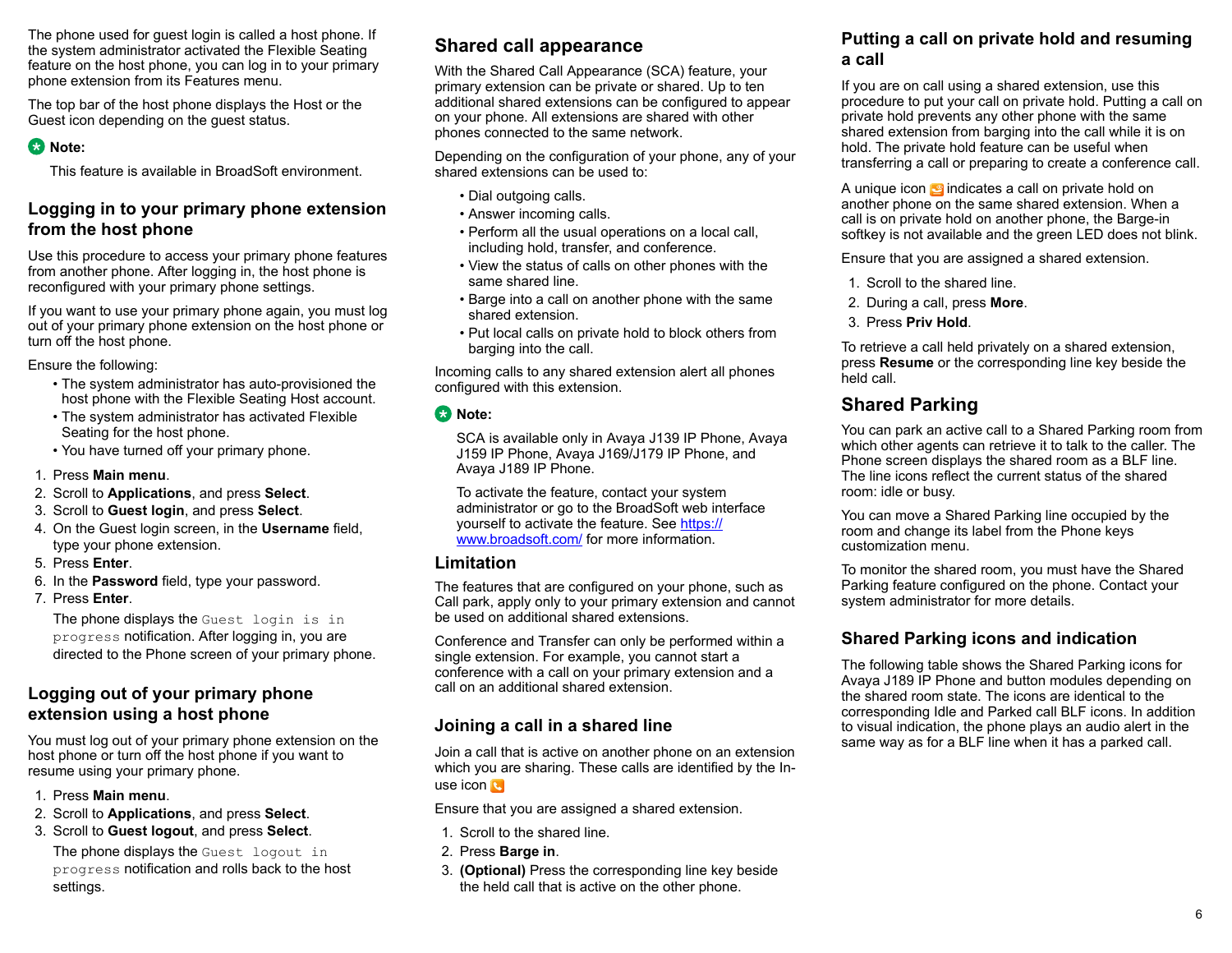| <b>Shared</b><br>room state | <b>Phone and</b><br>Avaya J100<br><b>Expansion</b><br><b>Module</b><br>icons | <b>Red LED</b><br>for the line<br>key | <b>Green LED</b><br>for the line<br>key |
|-----------------------------|------------------------------------------------------------------------------|---------------------------------------|-----------------------------------------|
| Idle                        |                                                                              | Off                                   | Off                                     |
| Busy                        |                                                                              | Off                                   | <b>Blink</b>                            |

# **Parking a call to a shared room**

You might need to park an active call to the shared room so that other agents having access to that room can resume it.

- Make a call.
- Ensure the Shared Parking room is idle.

On the Phone screen, do one of the following:

- Scroll to the Shared Parking line, and press **Park**.
- Press the corresponding line key.

The call is parked to the shared room. The Shared Parking line displays the Busy icon.

## **Unparking a call from a shared room**

If you have access to the shared room, you can resume a call parked to that room by the agent who answered it first.

Ensure the Shared Parking room has a parked call.

On the Phone screen, do one of the following:

- Scroll to the Shared Parking line, and press **Unpark**.
- Press the corresponding line key.

The call is unparked from the shared room, and you can talk to the caller. The Shared Parking line displays the Idle icon.

# **Customization**

# **Enabling and disabling Bluetooth**

You can use Bluetooth enabled devices with your phone.

- Ensure the wireless module is installed in your phone.
- 1. Press the **Main menu**.
- 2. Scroll to **Settings** and press **Select**.
- 3. Scroll down to **Bluetooth**, and press **Select**.
- 4. Scroll to **Bluetooth headset**, and press one of the following:
	- **Toggle**: To enable or disable Bluetooth.
	- **Right Arrow** key: To enable Bluetooth.
	- **Left Arrow** key: To disable Bluetooth.

#### **Note:**

For some Bluetooth headsets, volume can be adjusted during the first call after rebooting the phone. Toggle the slider of the pop-up panel to the right to increase the volume, and to the left to decrease it.

#### **Pairing a Bluetooth enabled headset with your phone**

You can pair a maximum of ten Bluetooth enabled headsets with the phone, but you can use only one headset at a time. The phone displays the list of available devices and paired devices.

- Ensure the wireless module is installed in your phone.
- Ensure that the administrator activates the feature. Contact your administrator for details.
- Ensure your Bluetooth headset is in pairing mode.
- 1. Press the **Main menu**.
- 2. Scroll to **Settings** and press **Select**.
- 3. Scroll down to **Bluetooth**, and press **Select**.
- 4. Scroll to **Devices**, and press **Select**. The phone scans and displays the list of Bluetooth enabled devices.
- 5. To pair a device, scroll to the headset, and press **Pair**.
- 6. To disconnect a paired headset, under Paired devices, press **Disconct**.
- 7. To unpair a paired headset, under Paired devices, press **Forget**.

## **Configuring Long term acoustic protection**

Long-term acoustic protection feature reduces the loud volume of the conversations on the phone call to permissible acoustic limits, you can configure the longterm acoustic exposure protection for your headset.

Ensure you set the headset profile to Profile1, and use L100 Series Headsets.

- 1. Press the **Main menu**.
- 2. Scroll to **Settings** and press **Select**.
- 3. Scroll to **Audio** settings and press **Select**.
- 4. Scroll to **Long term acoustic protection**, and press **Select**.
- 5. Choose one of the following and press **Select**:
	- **Default** : Sets the acoustic protection values to one of the following options that your administrator sets:
	- Dynamic
	- 8 hours
	- 4 hours
	- $-$  Off

Administrator configured value will be chosen as the default value.

- **Off**: Sets the acoustic protection off.
- **Dynamic**: Sets the acoustic feature to Dynamic, which activates itself and gradually reduces the loud volume of the phone conversations to prevent from reaching the damaging decibel levels.
- **4 hours**: Sets the acoustic protection for 4 hours.
- **8 hours**: Sets the acoustic protection to 8 hours.
- 6. Press **Save**.

# **Turning button clicks on and off**

- 1. Press the **Main menu**.
- 2. Scroll to **Settings** and press **Select**.
- 3. Scroll to **Audio** settings and press **Select**.
- 4. Use the **Down Arrow** key to go to the Button clicks screen.
- 5. Press **Toggle** to turn the audio on or off.
- 6. Press **Save**.

# **Setting the display language**

- 1. Press the **Main menu**.
- 2. Scroll to **Settings** and press **Select**.
- 3. Scroll to **Display** and press **Select**.
- 4. Scroll to **Language**, and press **Select**.
- 5. Scroll to the language, and press **Select**.
- 6. Press one of the following when the phone prompts for confirmation:
	- **Confirm**
	- **Cancel**

The phone returns to the Display screen and the language changes to the selected language.

# **Setting the time format**

Ensure that your administrator has enabled the time format feature.

- 1. Press the **Main menu**.
- 2. Scroll to **Settings** and press **Select**.
- 3. Scroll to **Display** and press **Select**.